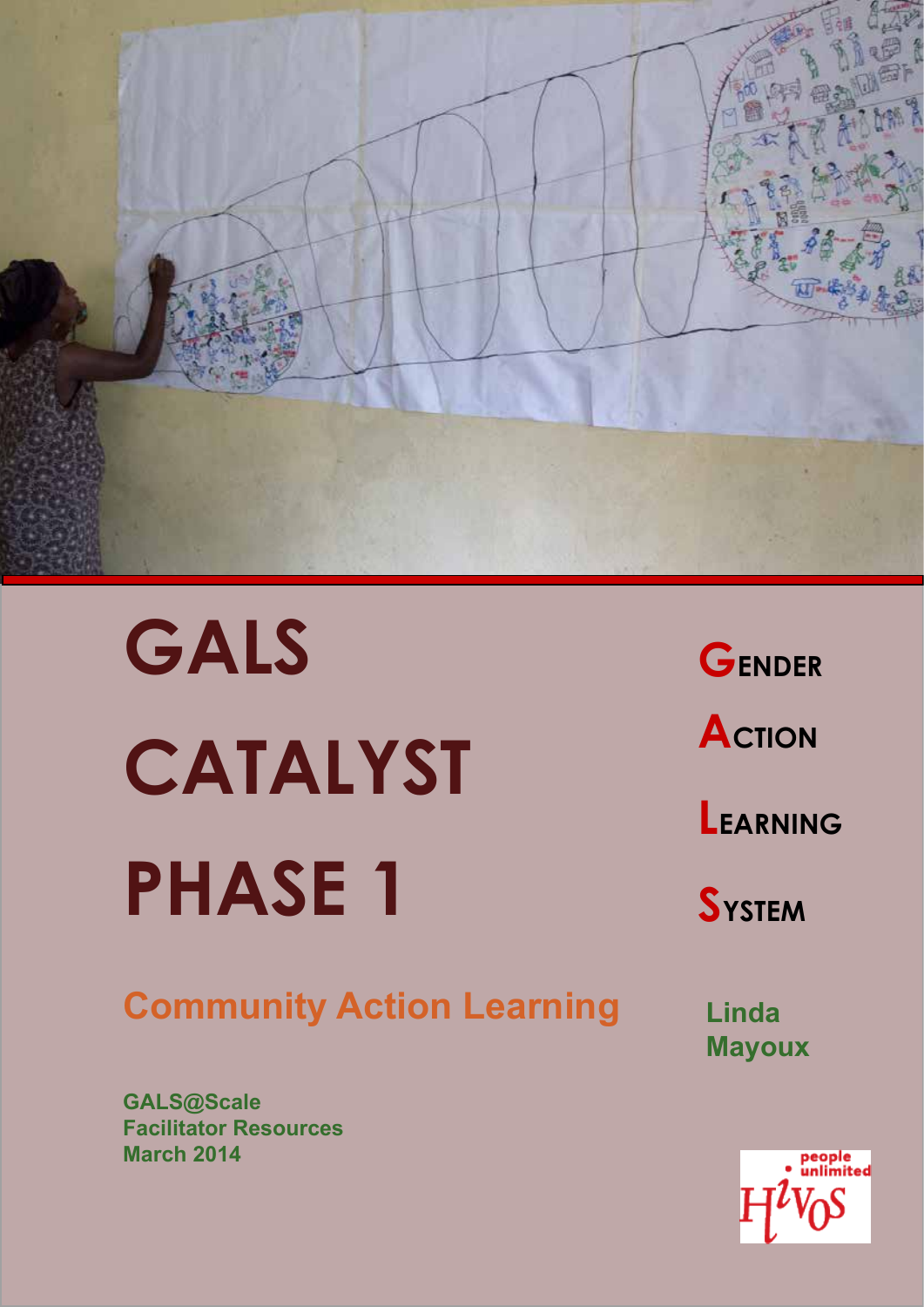

## **Community Action Learning linking the CCW and GJR 3-6 months**

The Community Action Learning process consists of 3 levels:

- **individual** level progress and tracking on the diagrams and Multilane Highway in their Notebook Diaries as a personal learning process to achieve their vision
- **group** meetings for sharing and comparing progress and experience in order to brainstorm and give support on strategies to accelerate progress. This includes some quantification of individual achievements and challenges on group diagrams as the basis for collective support and action
- **organisational** reflection and learning based on quantitative and qualitative analysis and follow-up on the outcomes from the group meetings

Advising on design of the Community Action Learning is a key task of the lead GALS expert, based on outcomes from the CCW and the existing activities and skills of the rest of the team - all in the context of the longer term sustainability plan.

All this can be done just through using the 3 tools presented in the initial workshops with particular focus also on the fun dimensions of developing songs and theatre. The schedule for group meetings should be adapted and agreed at the end of Session 6 of the CCW, based on expressed needs of the participants. A suggested schedule for 2 weekly 2 hour meetings over 3 months for consolidation of the tools and changes is given in Box 4 below. But this can be adapted to the time availability and priorities of participants. **It is THEIR process (champions and those they bring in), owned by THEM to support THEIR progress.** If the process is to be sustainable and dynamic in the longer term, it is crucial at this stage that participant needs are at the centre of the design and not organisational or donor needs.

If the length of time until the Gender Justice Review is more than 3 months, then the initial Road Journey in the CCW should reflect that time frame. The schedule should be changed and adapted as time goes on if new priorities arise. Meetings 1-3 and/or Meeting 4 can be repeated. Alternatively some meetings could also look at other cultural issues etc. Or introduce some new tools in advance of the Review - for example Challenge Action Trees on specific issues arising.

As part of the first the gender review it is suggested that the participants are introduced to the Multilane Highway for their own individual tracking. And that this is then adopted from then onwards as an easier way of quantifying and tracking progress at all levels.

Videos on the Multilane Highway can be found on the video links on the wemanresources website.





GALS@Scale Facilitator Resources **Page 2 of 4** and 2 of 4 Version March 2014 © Linda Mayoux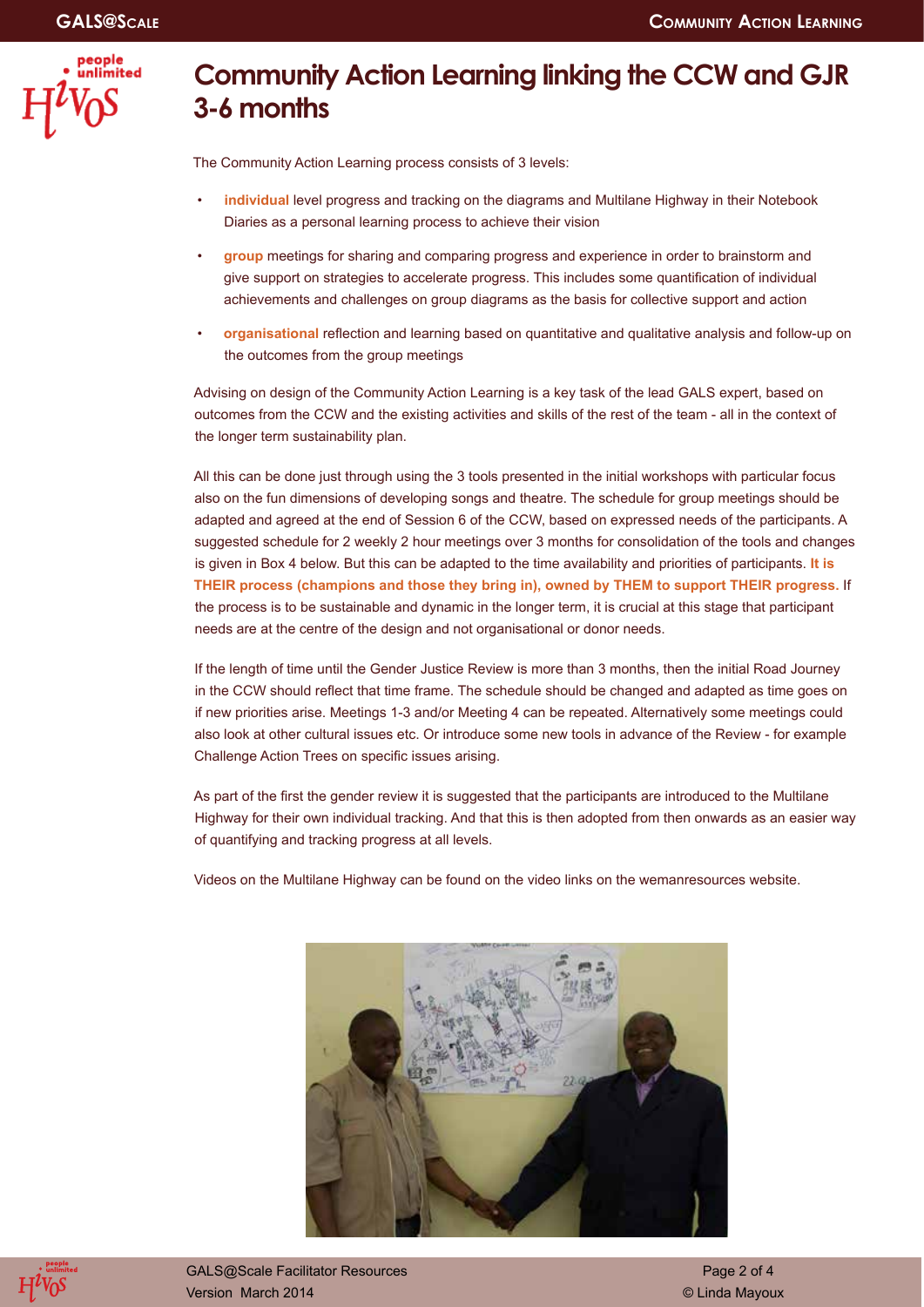|  | people<br>unlimite |  |
|--|--------------------|--|
|  |                    |  |
|  |                    |  |

## **Individual level process**

Immediately after the Change Catalyst Workshop - after the first session, or after they get home from the residential workshop - the champions start to:

- work towards their **personal visions**
- implement **gender changes** in their lives to progress towards their vision
- share what they have learned with others through **pyramid peer sharing** as part of their **leadership development**

SOME CHANGES NEED TO HAPPEN IMMEDIATELY eg changes in division of labour and decision making.

The Community Action Learning process reinforces progress towards the vision through:

- **consolidating understanding of the tools** through practising and reviewing them in turn
- **tracking progress** on the original diagrams in the notebook diary as red rings around:
	- actions and milestones achieved on the vision road of the multilane highway.
	- ripened fruits and tubers on the gender balance tree
	- people reached on the social empowerment map
	- ideally also achievements and actions transferred to tracking on all 3 lanes on the multilane highway in preparation for the GJR.
- **sharing** of individual experiences, opportunities and challenges at group meetings and discussing ways to progress.
- **encouraging practise** of the tools and leadership development through pyramid peer sharing and discussing any challenges or adaptations that might be needed for the particular context

The CAL starts to tackle longer term and more difficult changes eg changing land ownership documents BUT THE EXCUSE OF SLOW CHANGE OFTEN MEANS NO CHANGE. The steps towards these longer term changes also need to be mapped and tracked from the start eg how people will get the necessary documents for land and take them to the first offices.





GALS@Scale Facilitator Resources **Page 3 of 4** of 4 Version March 2014 © Linda Mayoux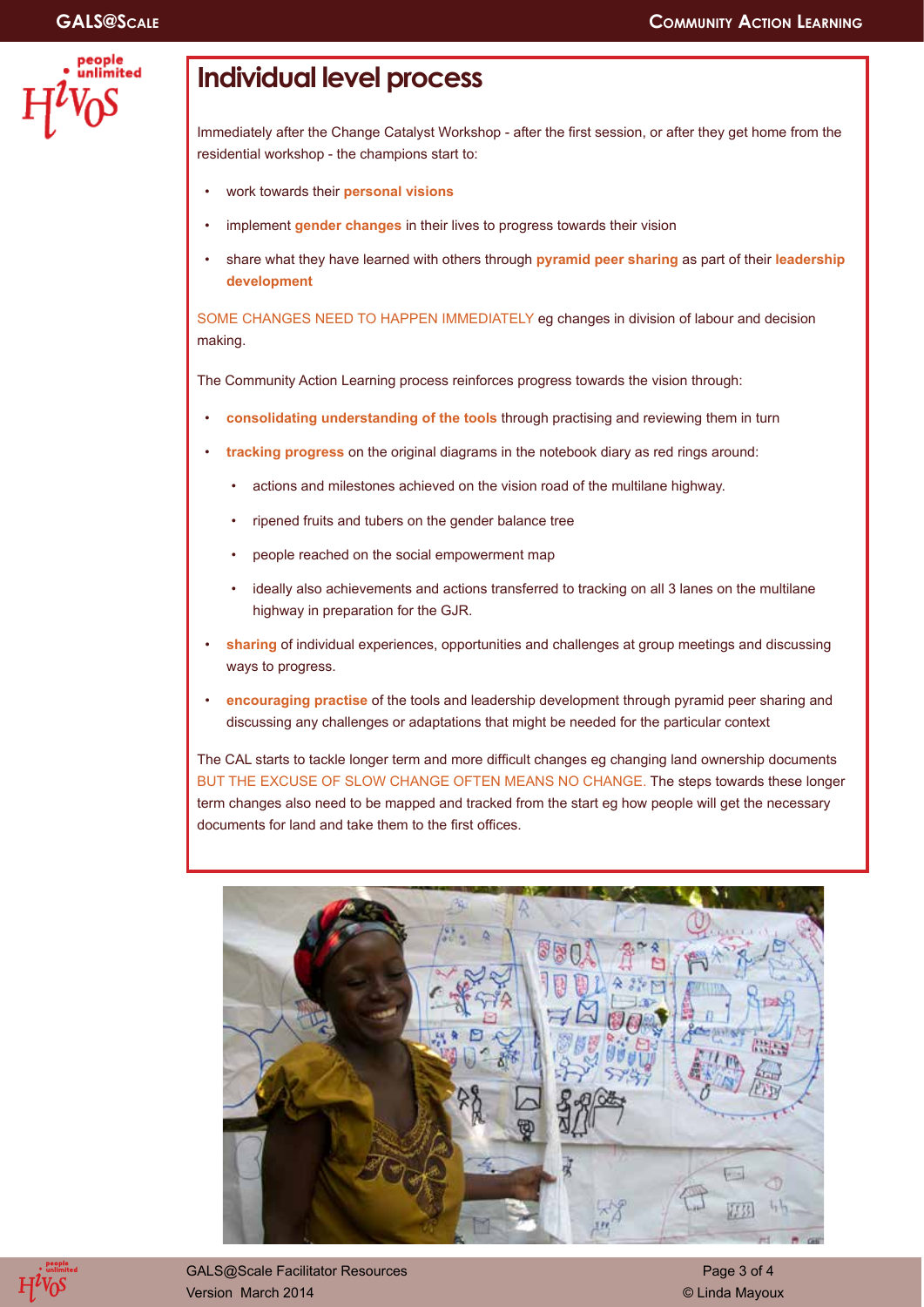



#### *Simple Tracking on the original daigrams*

- Vision Journey,
- Gender Balance Tree
- Empowerment Leadership Map

*with achievements ringed in red.*







GALS@Scale Facilitator Resources and Contract Contract Contract Page 4 of 4 Version March 2014 © Linda Mayoux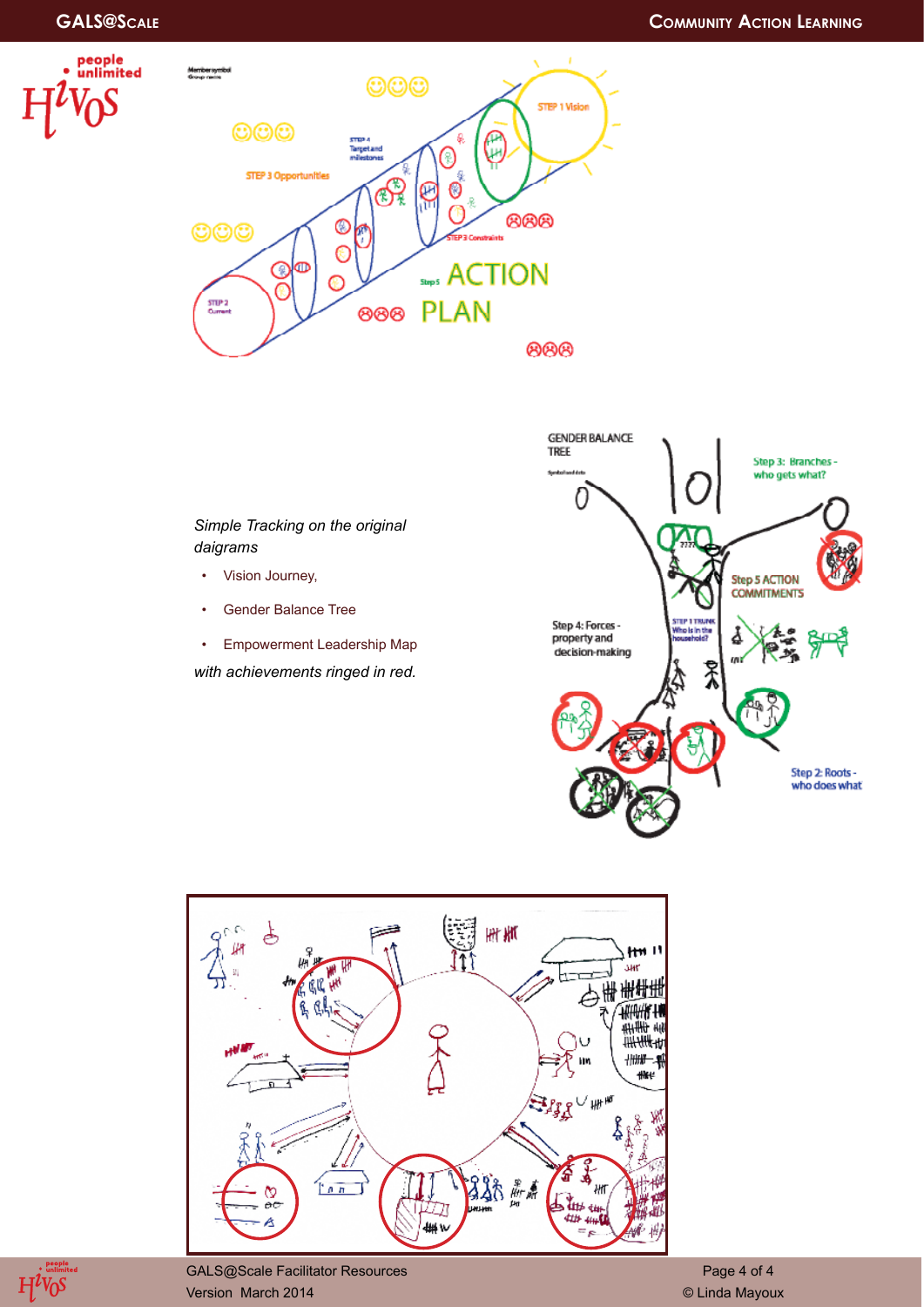



Achievements at each level transferred to individual Multilane Highway



Individual leadership tracking third tier on social leadership map ringing achievements in red

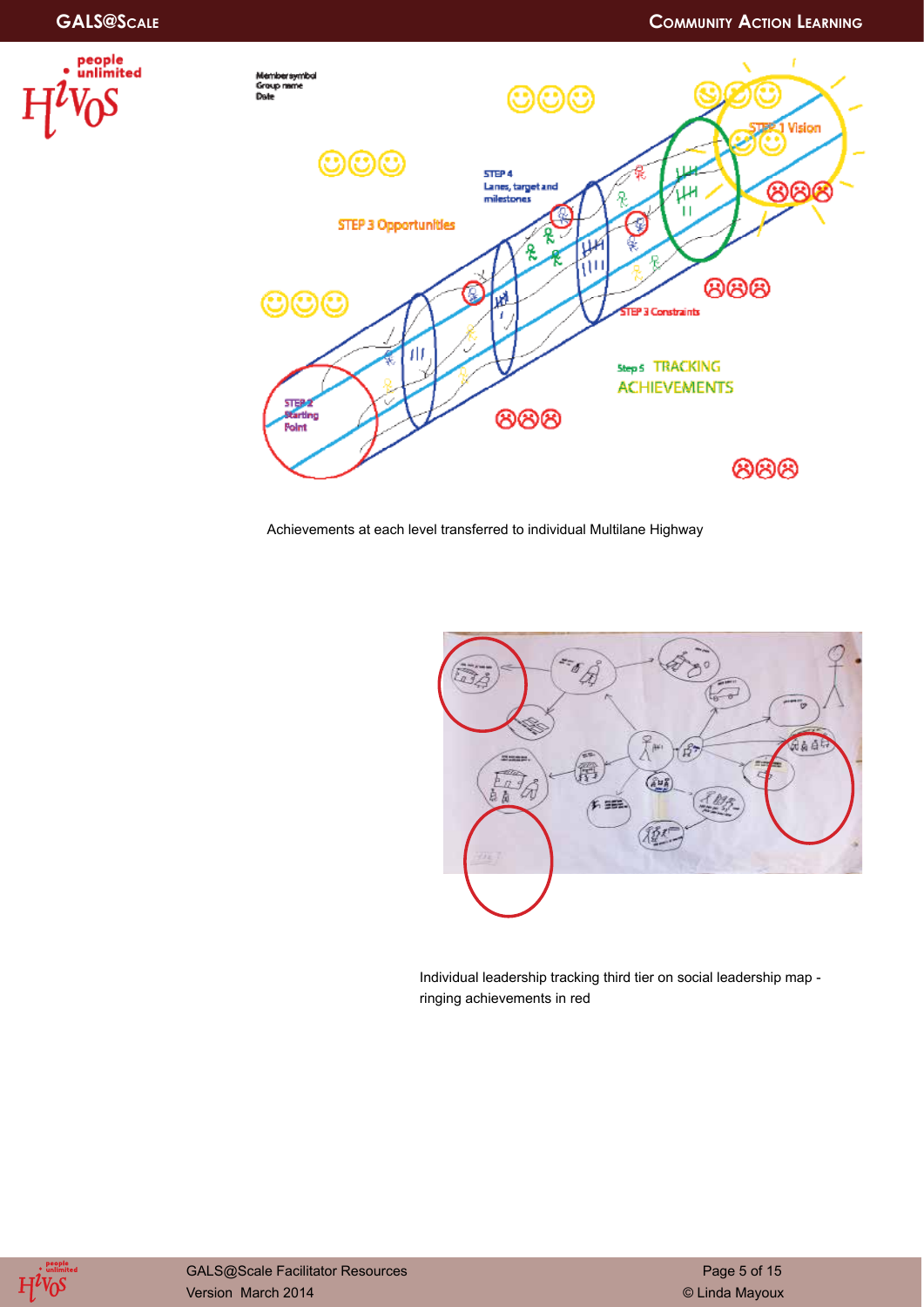

## **Group meetings**

The 'cement' of the Community Action Learning process are the series of group meetings. These meetings are ideally integrated into existing activities eg savings and credit meetings. Or new GALS groups may need to be formed from the peer sharing networks of the original GALS champions. Champions and those they bring into the process through the pyramid peer sharing meet regularly to exchange experiences and ideas on progress on the Multilane Highway. They share:

- progress towards the vision on the top lane of the MLH
- changes in gender relations in the middle lane
- progress and benefits of pyramid peer sharing on the bottom lane of the MLH

The CAL process must move as quickly as possible towards a structure which can be ultimately selfsustaining in the longer term as the basis for subsequent GALs Phases. The basis of sustainability is the enthusiasm and commitment of participants. All meetings must clearly and constantly demonstrate the self-interest benefits of planning and sharing in terms of helping people progress towards their visions. ALL meetings must be fun - people are giving up their spare time. People attend social events because they want to go, as part of the social fabric and to meet friends. GALS meetings should be events which people want to attend and invest time and energy in. So it is important to discuss with participants what they want to do, rather than imposing too rigid a structure as long as the basic objectives of learning and sharing for change are met.

At the same time it is important from the first to minimise costs and reinforce the culture of 'participation means responsibility' and 'no free lunch'. As far as possible the process should be self-financing. Subsidies for inputs like diaries, pens, and even food and transport should be kept to an absolute minimum - if people can afford a bottle of beer, they can afford to pay for participation in a process which is helping them and bring their own food.

Where possible meetings should be **integrated into existing activities** eg savings and credit meetings (as in Bukonzo joint). Or new support groups may need to be formed by champions together with those they are training (as in Gumutindo).

**Location of meetings** should be convenient in terms of the type of other activities in which people are already involved and should minimise travel costs.

**Timing and length of meetings** should be convenient in terms of the type of other activities in which people are already involved and people should provide their own refreshments.

If subsidy continues at this stage then the process will not be sustainable in the longer term. Resources will be wasted which could be put to much more productive use. Any subsidies should be reserved for those few people who are too poor, encounter too much resistance in the family and/or live very far away - as a special case for ongoing organisational support agreed with other participants.

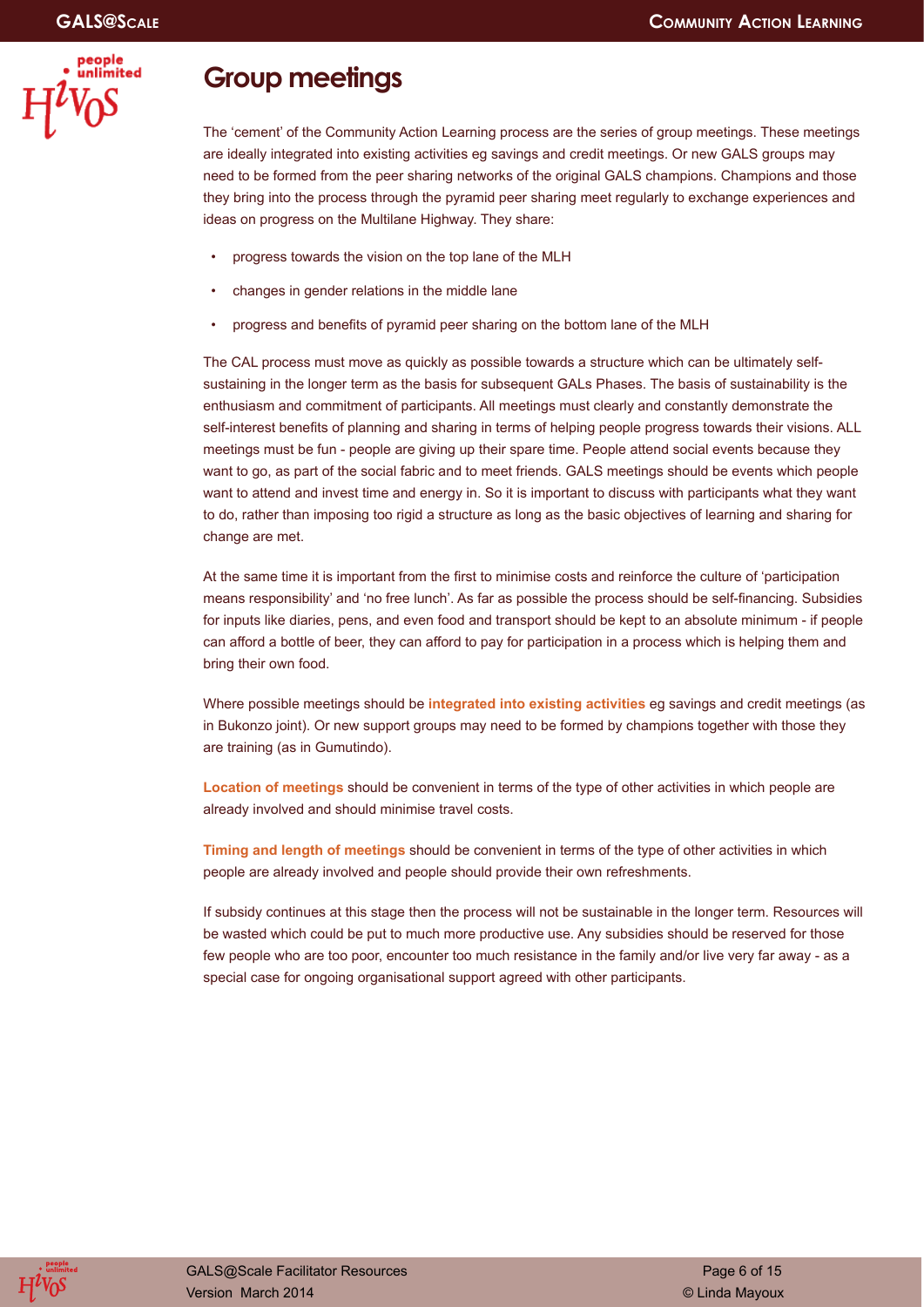

In order to continually involve the new people coming into the process and maintain continuity and depth of discussion it is likely that there will need to be a combination of:

• **frequent small local meetings** where all those involved locally can attend. These meetings should be small enough (maximum 20 people) to be facilitated by the champions and enable full participation, free discussion and make sure new people get the support they need. But people coming to the meetings should already have learned the tools and have the tools already in their notebooks through the pyramid peer sharing. Otherwise these meetings will become boring for people who have already learned the tools, and the necessary sharing and discussion for progress will not take place.

#### linked by:

• **periodic larger meetings** where group representatives attend and then feed back. These are facilitated by one of the core team members with co-facilitation from participants to develop their facilitation skills. It is advisable that these representatives are rotated between participants in the smaller groups so that leadership and knowledge is continually shared rather than becoming concentrated in a few people. One way of rotating representation while maintaining the depth of discussion and advanced skills learning at the representative meetings would be require representatives to have trained a minimum of 5 other people. Representation at this level then becomes the basis for consideration later as a certified GALS community trainer.

NOTE It is important that documentation does not dominate over the fun empowerment objectives.These are essential parts of llonger term sustainability of the changes and process.

The main priorities at this stage are that:

- changes are tracked in the individual notebook diaries for participants' own learning
- information on what works and what does not work is shared as a learning process
- pyramid peer sharing is continually expanding as part of participant leadership development

Group meetings should start to develop the skills and discipline of quantifying changes because this is very important for the learning and progress of participants within the process. But the rigour and reliability of documentation can be tightened up later at the GJR and Phase 2.





GALS@Scale Facilitator Resources **Page 7 of 15** and 20 and 20 and 20 and 20 and 20 and 20 and 20 and 20 and 20 and 20 and 20 and 20 and 20 and 20 and 20 and 20 and 20 and 20 and 20 and 20 and 20 and 20 and 20 and 20 and 20 Version March 2014 © Linda Mayoux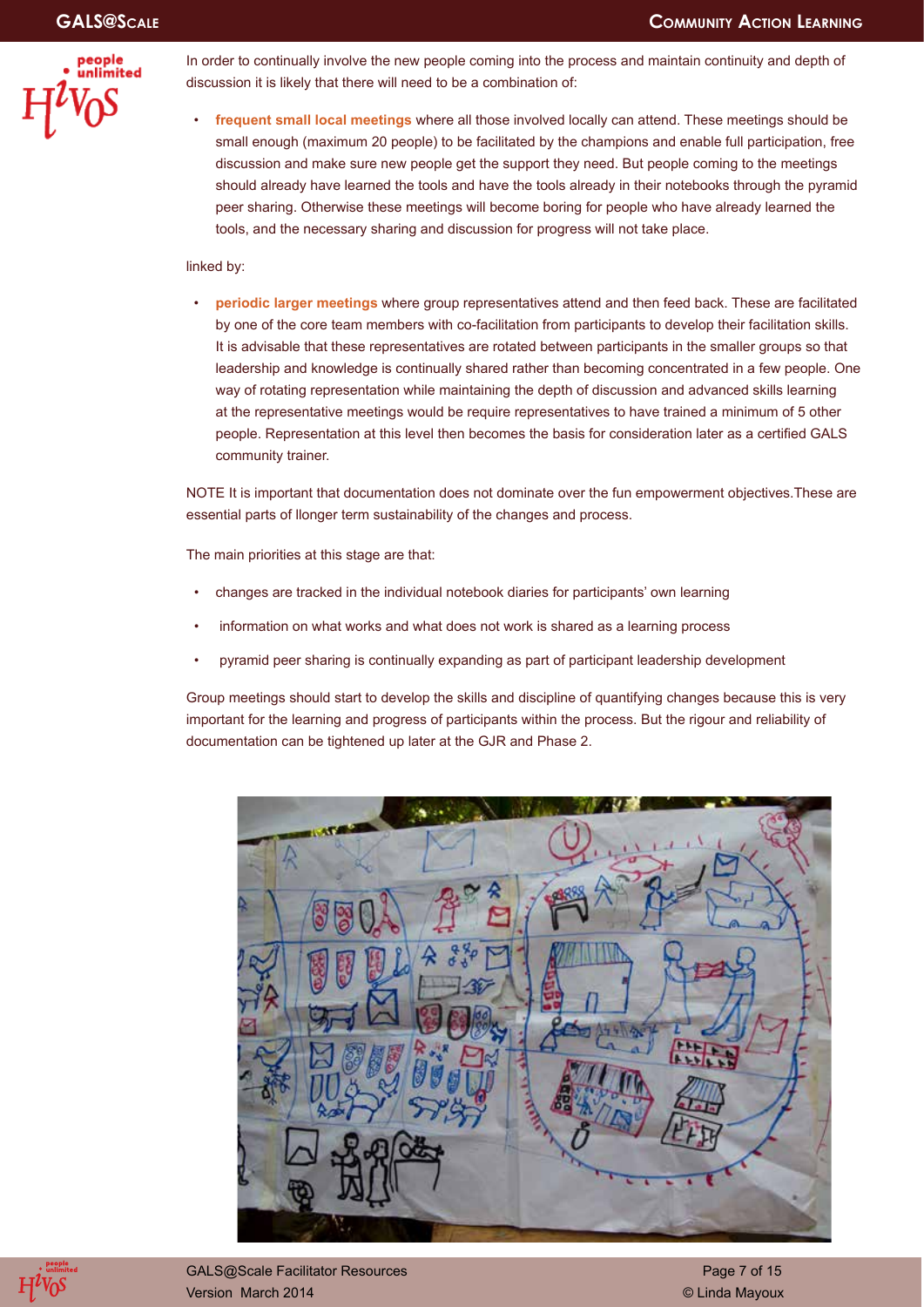people<br>a unlimited

 $H^i$ 

|                                                      | <b>Suggested Meetings until the first Gender</b>                                                                                                                          |
|------------------------------------------------------|---------------------------------------------------------------------------------------------------------------------------------------------------------------------------|
|                                                      | <b>Review Meeting</b>                                                                                                                                                     |
| Meeting 1                                            | Sharing visions in pairwise discussion                                                                                                                                    |
| Vision Journey 1                                     | Quantification of visions on the top lane of the vision circle of the MLH and current situation                                                                           |
|                                                      | Making sure everyone has understood the Vision Journey tool and review of steps and how<br>this relates to the multilane highway                                          |
|                                                      | Individual work to fill in changes on Vision Journey since the CCW plus any changes on the<br>other 2 roads.                                                              |
|                                                      | Group discussion of progress on the Vision Journey since the CCW, sharing opportunities<br>and challenges and ideas on ways forward                                       |
|                                                      | Filling in the milestones and activities on the Vision Journey top road of the 3 month Road<br>Journey.                                                                   |
|                                                      | Sharing experience of pyramid peer sharing of Vision Journey                                                                                                              |
|                                                      | Register of participants with key background information, whether they are happy with<br>progress and numbers of women and men with whom they have shared the information |
|                                                      | Reviewing and refining the song for the Vision Journey                                                                                                                    |
|                                                      | Homework to make sure their diaries are clear. And to follow up on progress of those they<br>have trained and extend the network.                                         |
| Meeting 2                                            | Sharing the changes they put on the Gender Balance Tree in pairwise discussion                                                                                            |
| Gender Balance<br>Tree 1                             | Quantification of gender change visions on the middle road of the vision circle of the MLH<br>and current situation                                                       |
|                                                      | Making sure everyone has understood the Gender Balance Tree Tool and review of steps<br>and how this relates to the multilane highway                                     |
|                                                      | Individual work to fill in changes on Gender Balance Tree since the CCW                                                                                                   |
|                                                      | Group discussion of progress on the Gender Balance Tree since the CCW, sharing<br>opportunities and challenges and ideas on ways forward                                  |
|                                                      | Filling in the milestones and activities on the GBT centre road of the 3 month Road Journey.                                                                              |
|                                                      | Sharing experience of pyramid peer sharing of Gender Balance Tree                                                                                                         |
|                                                      | Register of changes on GBT or aggregated group GBT                                                                                                                        |
|                                                      | Reviewing and refining the song for the Gender Balance Tree                                                                                                               |
|                                                      | Homework to make sure their diaries are clear. And to follow up on progress of those they<br>have trained and extend the network.                                         |
| Meeting 3                                            | Sharing the changes they put on the Social Empowerment Map in pairwise discussion                                                                                         |
| Social<br>Empowerment<br>to Social<br>Leadership Map | Quantification of visions on the bottom lane of the vision circle of the MLH and current<br>situation                                                                     |
|                                                      | Making sure everyone has understood the Social Empowerment Map Tool and review of<br>steps and how this relates to the multilane highway                                  |
|                                                      | Individual work to fill in changes on Social Empowerment Map since the CCW                                                                                                |
|                                                      | Group discussion of progress on the Social Empowerment Map since the CCW, sharing<br>opportunities and challenges and ideas on ways forward                               |
|                                                      | Filling in the milestones and activities on the SEM bottom road of the 3 month Road Journey.                                                                              |
|                                                      | Sharing experience of pyramid peer sharing of Social Empowerment Map                                                                                                      |
|                                                      | Register of changes on SEM                                                                                                                                                |
|                                                      | Reviewing and refining the song for the SEM                                                                                                                               |
|                                                      | Homework to make sure their diaries are clear. And to follow up on progress of those they<br>have trained and extend the network.                                         |

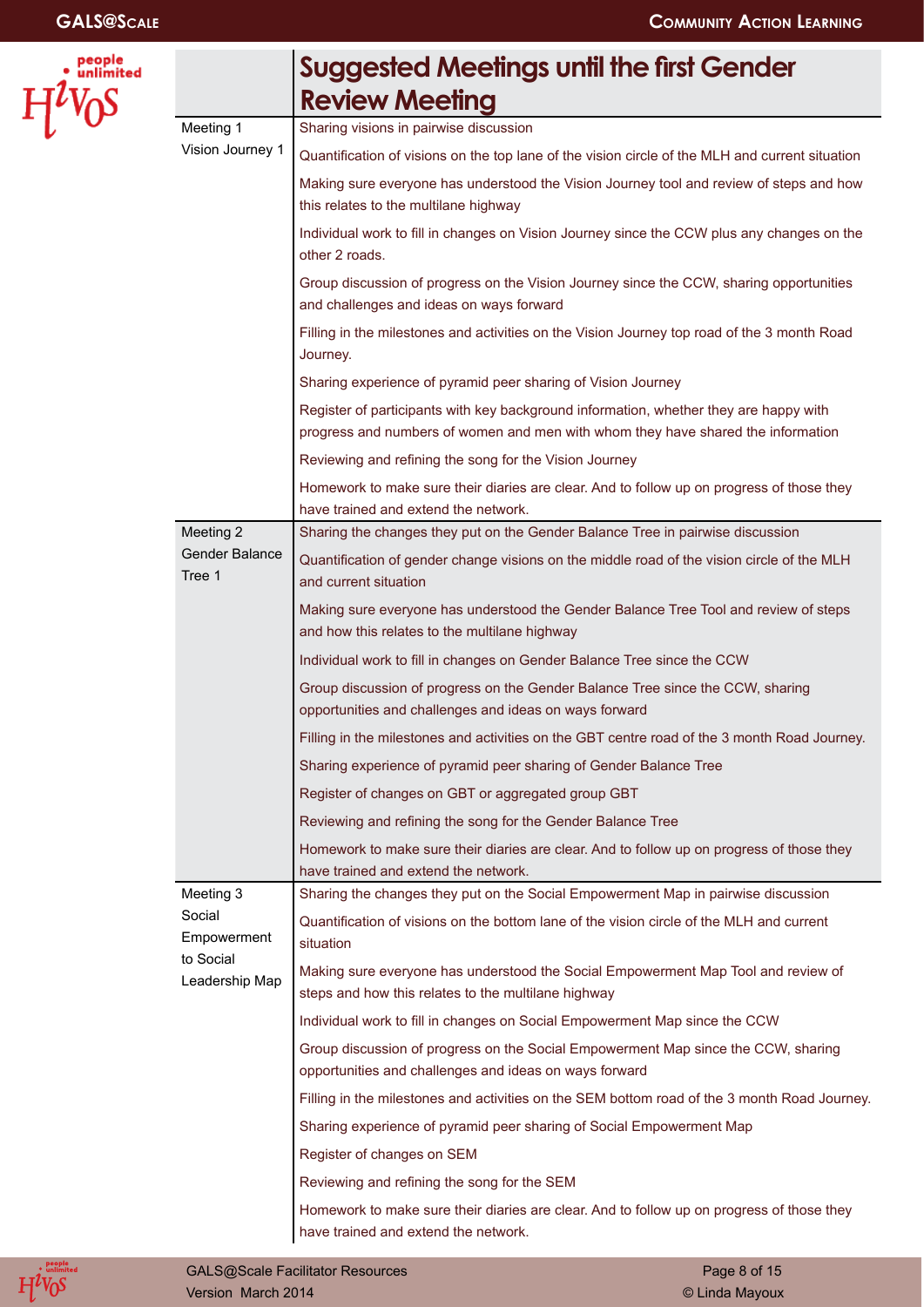

| <b>Meeting 4</b>            | Review of changes since meeting 1 with focus on reinforcing champion's tracking of<br>own progress, opportunities and strategies to overcome challenges. |  |  |  |  |
|-----------------------------|----------------------------------------------------------------------------------------------------------------------------------------------------------|--|--|--|--|
| <b>Vision Journey</b><br>2: | Quantified aggregation of progress on the MLH for participants                                                                                           |  |  |  |  |
|                             | Discussion of progress for those learning through pyramid peer sharing                                                                                   |  |  |  |  |
|                             | Vision Journey song                                                                                                                                      |  |  |  |  |
| <b>Meeting 5</b>            | Review of changes since meeting 1 with focus on reinforcing champion's tracking of                                                                       |  |  |  |  |
| <b>Gender</b>               | own progress, opportunities and strategies to overcome challenges.                                                                                       |  |  |  |  |
| <b>Balance Tree 2</b>       | Quantified aggregation of progress on the MLH for participants                                                                                           |  |  |  |  |
|                             | Discussion of progress for those learning through pyramid peer sharing                                                                                   |  |  |  |  |
|                             | Vision Journey song                                                                                                                                      |  |  |  |  |
| <b>Meeting 6</b>            | Review of changes since meeting 1 with focus on reinforcing champion's tracking of                                                                       |  |  |  |  |
| <b>Social</b>               | own progress, opportunities and strategies to overcome challenges.                                                                                       |  |  |  |  |
| Leadership                  | Quantified aggregation of progress on the MLH for participants                                                                                           |  |  |  |  |
| Map                         | Discussion of progress for those learning through pyramid peer sharing                                                                                   |  |  |  |  |
|                             | Vision Journey song                                                                                                                                      |  |  |  |  |

## **Group monitoring**

Simple monitoring through quantification of key achievements on collective diagrams should over time be possible at the more frequent local meetings, with the outcomes then fed back to the larger representation meetings. The way in which quantification can be progressively improved as numbers of participants grow will need to be decided as things develop - based on the recommendations and capacities of participants.

Quantification should not dominate meetings, but serve as the basis for reinforcing individual progress and tracking and discussion on strategies to accelerate progress.

The tools are essentially the same as the diagrams for the CCW, but participants will be different. As they are now members of the same group who meet regularly this can form a group for more systematic monitoring of change - bearing in mind that new members will join, so later diagrams should have more participants.

NOTE: The important point is to make sure to put the group symbol, date and total number of women and men at the top of each group diagram.

The facilitation process for each tool is essentially the same so that people get used to certain participatory norms.

A suggested process for a group of 20 people:

**Step 1:** Pairwise discussion separating women and men and single and married people to mark on cards the 3-5 key changes they wanted to see. It needs 4 colours of cards: women are given cards of one colour, and men cards of another colour and different colours for single and married so differences will be clear.

**Step 2:** The 3-5 changes from each pair are then shared in the group and put on the diagram in the relevant place - only placing new cards for new issues, but putting similar cards on top of each other.

Step 3: When all the cards have been placed then people vote on the changes they themselves have actually experienced - using one colour pen for women and one colour pen for men.

If meetings are long enough, then these discussions are placed in the context of the MLH. But it is more important to have fun with songs and dances, than focusing too much on the quantitative monitoring. Than can be done later at the GJR - though the GJR meeting may need to be longer in order to accommodate this.



GALS@Scale Facilitator Resources **Page 9 of 15** of 15 Version March 2014 © Linda Mayoux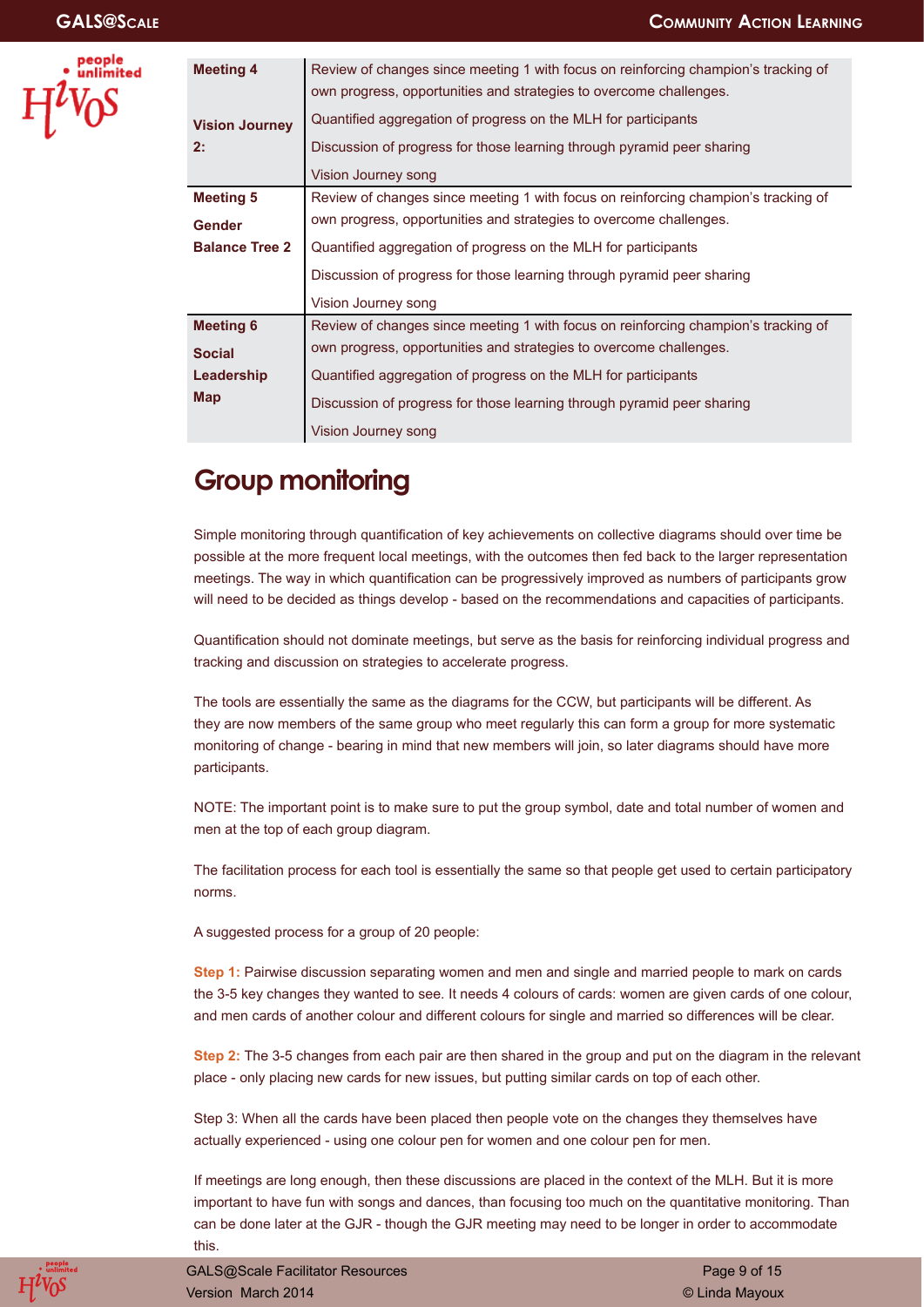

## **Organisational Support for the Community Action Learning**

During the Community Action Learning process meetings are led by the champions but **supported by the core team who monitor and document the progress**, and give advice on how challenges may be overcome based on experience of other champions or other processes elsewhere.

As far as possible this staff support should be integrated into existing meetings and activities. It is important that costs are minimised as far as possible from the start eg by location and timing of meetings to minimise food and travel costs for participants. After the first champions participants should buy their own local diary notebooks and pens.

Any monitoring and documentation in the CAL should be very light and should not be pushed if it starts to discourage or overload people. At the same time quantification of individual and group diagrams helps to maintain momentum and a sense of progress.

The key is to strike a balance based on the information needs of the champions.

The main aim is empowerment and enabling the champions and those with whom they share the methodology to reflect on and document what they need for their own empowerment. Then share this with other group members as part of collective learning - including some quantification on the group diagrams. This information can then be aggregated at organisational level for more rigorous analysis as part of the Gender Justice Review stage.

If time permits staff and/or the GALS consultant may conduct some more qualitative and/or multimedia documentation on issues arising.

A key aim in this stage is video and photo documentation of the process for use in dissemination and scaling up.

A key role of staff is to respond to and support collective action needs arising from the process through eg making links with other stakeholders around land and property issues.



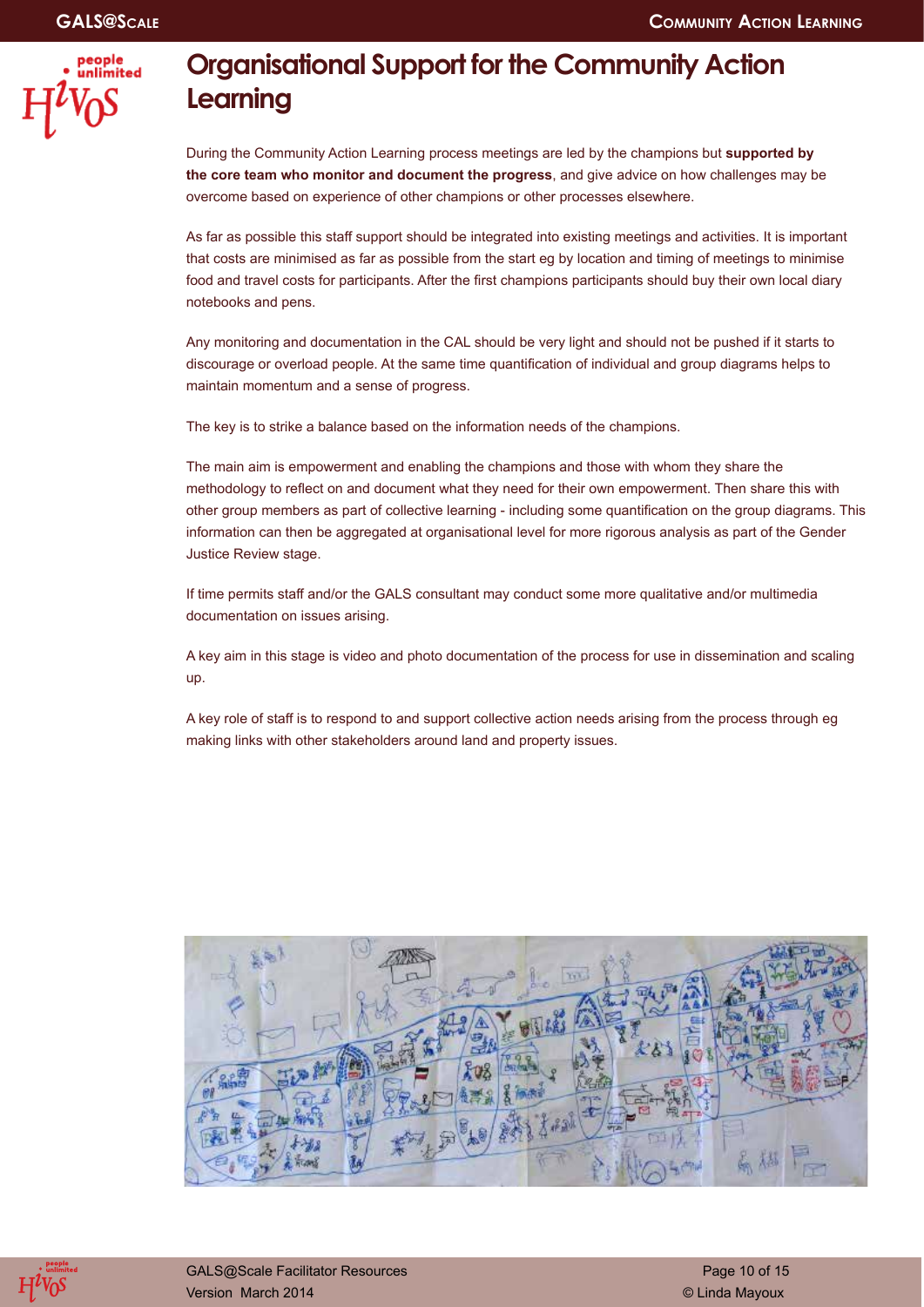

## **Organisational Quantitative Monitoring**

Once the groups are solid enough and quantification of each tool has been established, then as numbers of participants grow it will be important to develop some sort of representational structure where group representatives bring the quantified diagrams for discussion and aggregation at meetings facilitated by the core GALS team.

It is likely that this will be possible from Meeting 4 of the meetings suggested above.

#### a) **participatory quantification of information shared at group meetings**

following on from or in parallel to Meetings 4, 5 and 6 of the CCW. The main focus is:

- the degree to which people have been able to achieve their visions
- the gender changes which have taken place in division of labour, incomes, assets and decision-making
- leadership development and outreach through the pyramid peer sharing process and assess quality of the peer capacity-building and scaling up
- issues arising and any necessary changes to the tools and pyramid peer sharing

If the CCW has been conducted as envisaged in this Manual, then staff or group leaders can aggregate the information from the individual diaries during the group sharing process as indicated for each individual tool below.

#### **BUT THE AIM OF THE CAL IS EMPOWERMENT, NOT MONITORING. AGGREGATION SHOULD BE JUST A GUIDE AND MOTIVATION FOR CHANGE, BASED ON HONEST SHARING OF CHALLENGES AS WELL AS SUCCESSES. AT NO POINT SHOULD IT BECOME BORING POLICING BY THE ORGANISATION.**

Making the aggregation fun requires development of facilitation skills and integration with fun activities and energisers. If the aggregation starts to detract from empowerment, then the quantification is best left until a bit later in the process eg after the Review meeting itself and facilitators have more skill.

| Individual diagrams                                                     | Multilane Highways of individual change tracked for 3 months                                                                                                                                                                                                           |
|-------------------------------------------------------------------------|------------------------------------------------------------------------------------------------------------------------------------------------------------------------------------------------------------------------------------------------------------------------|
|                                                                         | Social leadership map for pyramid peer sharing                                                                                                                                                                                                                         |
| Organisational<br>aggregation in<br>quantitative database<br>(eg Excel) | Register of women and men attending meetings with background information on<br>gender, literacy, marital status and initial poverty indicator                                                                                                                          |
| Meeting 4                                                               | Vision Journey: categorised targets and 3 month achievement                                                                                                                                                                                                            |
| Meeting 5                                                               | Gender Balance Tree: categorised targets and 3 month achievement                                                                                                                                                                                                       |
| Meeting 6                                                               | Social Leadership Map: numbers of women and men reached through levels<br>1-3 of pyramid peer sharing and numbers of women and men for whom some<br>change has occurred with figures on particular indicators eg land agreement,<br>men cooking, joint decision making |

#### **Participatory quantification from CAL group meetings**

Songs and theatre on gender issues integral part of group meetings and local culture

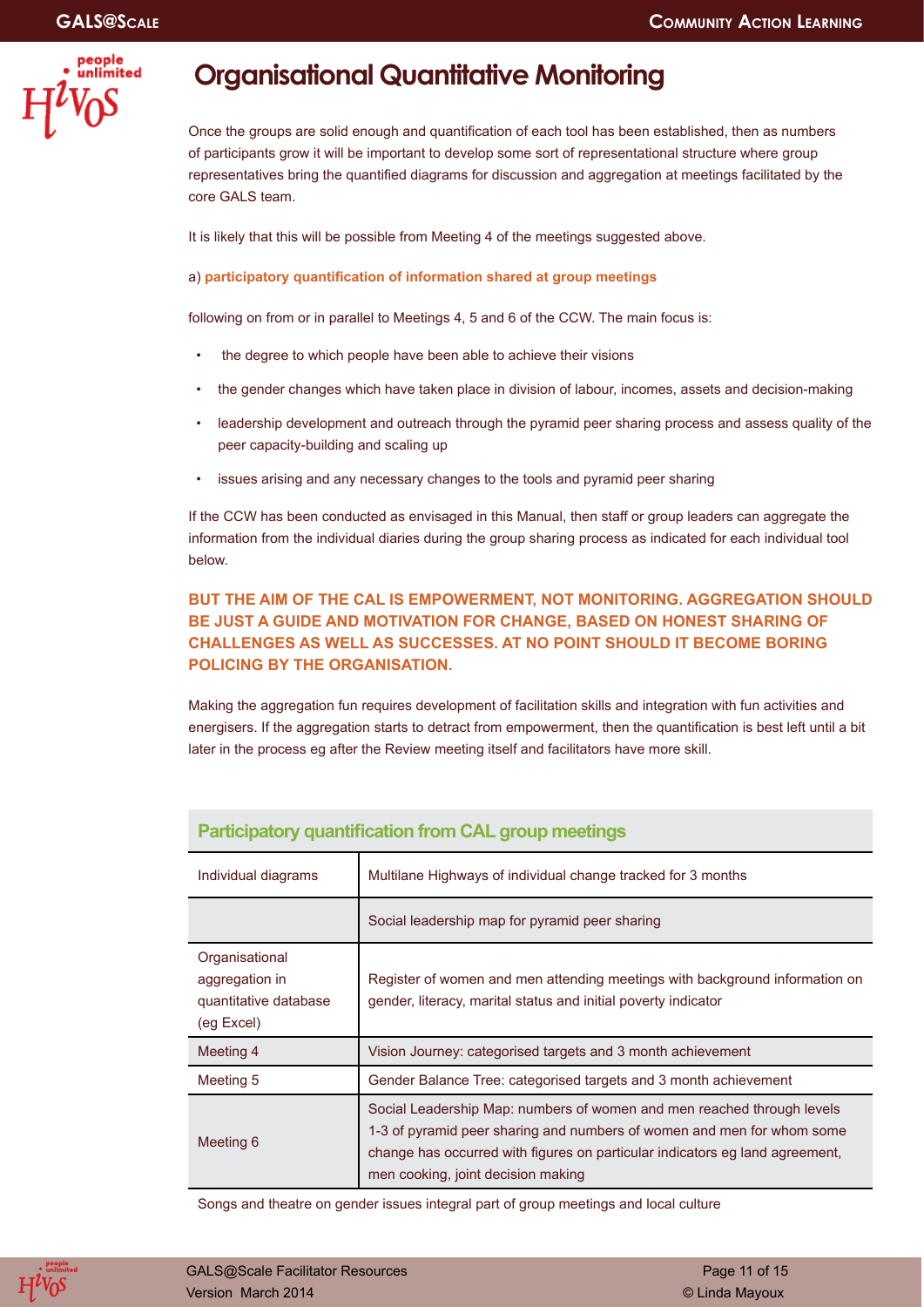

#### **Monitoring and documentation for the organisation**

Qualitative and quantitative assessment of progress over the 3-6 month period is part of the Participatory Review. But it is necessary for the organisation to track certain basic information - not only for its own records and learning, but also to demonstrate to the champions that their progress is being valued and also followed by the organisation. And in order to pick up any challenges arising before they become problems. Comparing information between groups also enables incentive systems to be set up eg for the best performing groups and members.

Documentation by the implementating organisation should be integrated into the meetings in as 'light' a way as possible. Information should always be collected through the GALS diagram tools, aggregating these as group diagrams. Like Session 6, this does require experience and can only really be learned through supervised practice as part of a GALS capacity building in an organisation. Detailed guidelines are not given here.

Which information is recorded for use by the organisation will depend on the precise aims of the GALS process, and any indicators required as condition of funding etc. Also depending on any existing Management Information Systems and whether or not staff are trained in participatory monitoring, electronic databases etc.

A possible monitoring form is shown below, keeping information to a minumum at this stage. An Excel file of this can be downloaded from the wemanresources website.

| Title<br><b>Meeting No</b><br>Date                                                                                                                                                         |           |           |           |                  |                    |                |       |                |
|--------------------------------------------------------------------------------------------------------------------------------------------------------------------------------------------|-----------|-----------|-----------|------------------|--------------------|----------------|-------|----------------|
|                                                                                                                                                                                            |           |           |           |                  |                    |                |       |                |
|                                                                                                                                                                                            |           |           | Number of |                  |                    |                |       |                |
|                                                                                                                                                                                            |           |           | meetings  |                  |                    |                |       |                |
| Member name                                                                                                                                                                                | <b>MÆ</b> | Education | lattended | Changes achieved | Changes in process | People trained |       | Key challenges |
|                                                                                                                                                                                            |           |           |           |                  |                    | <b>Men</b>     | Women |                |
| Member 1                                                                                                                                                                                   |           |           |           |                  |                    |                |       |                |
| Member 2                                                                                                                                                                                   |           |           |           |                  |                    |                |       |                |
| Member 3                                                                                                                                                                                   |           |           |           |                  |                    |                |       |                |
| Member 4                                                                                                                                                                                   |           |           |           |                  |                    |                |       |                |
| Member 5                                                                                                                                                                                   |           |           |           |                  |                    |                |       |                |
| Member 6                                                                                                                                                                                   |           |           |           |                  |                    |                |       |                |
| Member 7                                                                                                                                                                                   |           |           |           |                  |                    |                |       |                |
| Member 8                                                                                                                                                                                   |           |           |           |                  |                    |                |       |                |
| Member 9                                                                                                                                                                                   |           |           |           |                  |                    |                |       |                |
| Member 10                                                                                                                                                                                  |           |           |           |                  |                    |                |       |                |
| Member 11                                                                                                                                                                                  |           |           |           |                  |                    |                |       |                |
| Member 12                                                                                                                                                                                  |           |           |           |                  |                    |                |       |                |
| Member 13                                                                                                                                                                                  |           |           |           |                  |                    |                |       |                |
| Member 14                                                                                                                                                                                  |           |           |           |                  |                    |                |       |                |
|                                                                                                                                                                                            |           |           |           |                  |                    |                |       |                |
| Note: The information should be collected using collective versions of the took as the meeting; vision journey, gender balance tree and social empowerment map. Make the process of        |           |           |           |                  |                    |                |       |                |
| collecting the information as participatory as possible, with lots of celebration of achievements.                                                                                         |           |           |           |                  |                    |                |       |                |
| ideally this form should be downloaded from the womenresources website and filled in on a laptop by one of the catalyst team - delegating facilitation of the meeting itself to one of the |           |           |           |                  |                    |                |       |                |
| champions. The person documenting should fill in as much qualitative information as possible for each member on their achievements.                                                        |           |           |           |                  |                    |                |       |                |

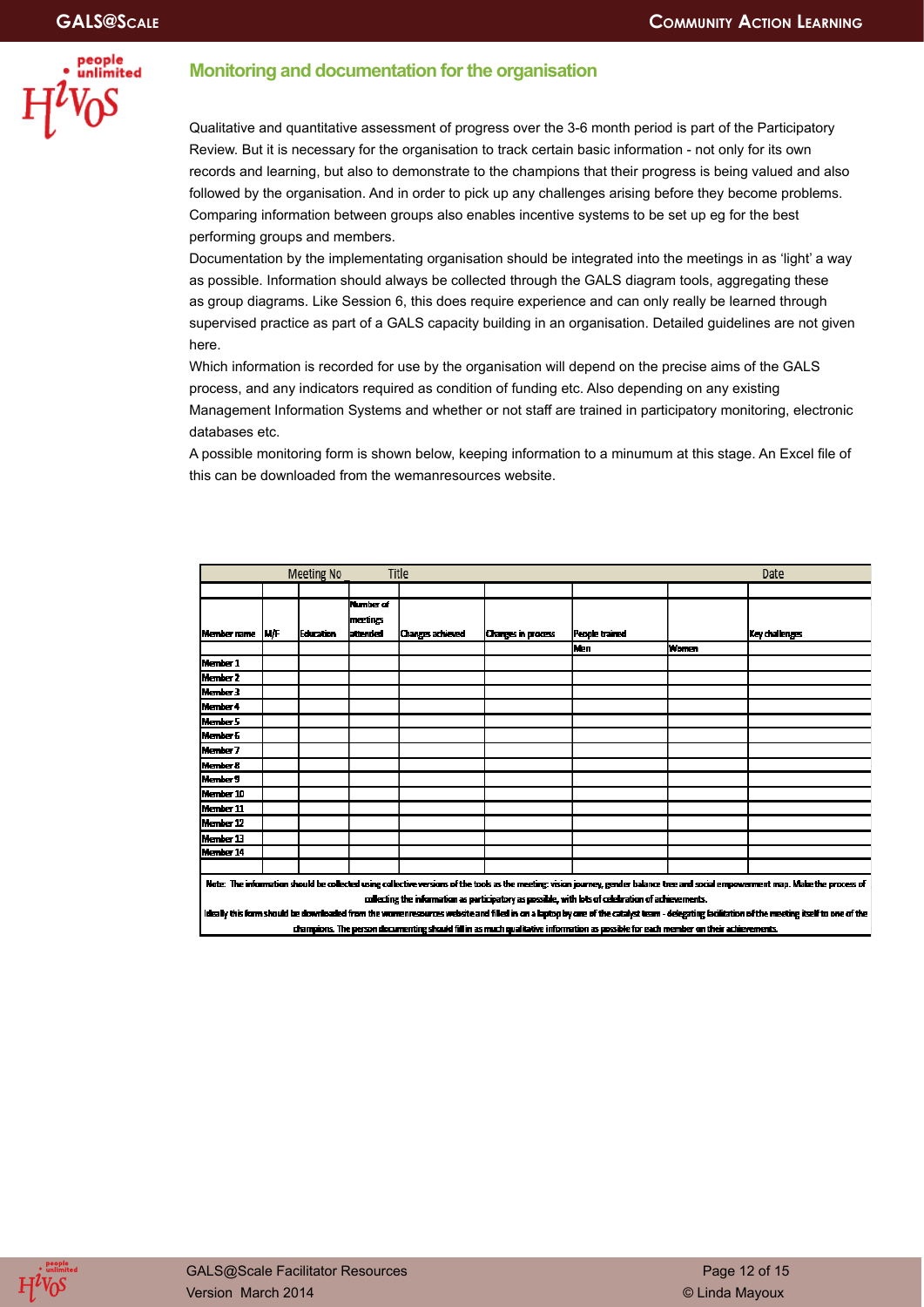

## **Qualitative research by members and/or core staff and/or the lead expert**

to investigate patterns emerging. Alongside, and complementing, this participatory quantification there should be some qualitative research by members and/or core staff and/or the consultant This qualitative research will also require skilled researchers, but these researchers could be members themselves using video cameras and interviewing each other. The aim is to understand a number of levels:

#### **1) Best cases models to show what is possible**

showcased examples of the most successful champions which can be used in dissemination and promotion of the methodology, training for scaling up as well as mutual learning between members. These members should be purposely selected as part of a system of social incentives to inspire champions to continue and succeed.

#### **2) Quality check on pyramid peer sharing to improve methodology**

to identify any adjustments which might be needed to the methodology for more effective impact and scaling up. A random sample of 20 - 30 women and men should be chosen from the list of names given on the Social Leadership Maps. If it is found that the information from the qualitative investigation for the random sample confirms that on the maps, and there is good impact, then one can reasonably conclude that much of the information in the other maps is accurate.

#### **3) Exit cases**

If the methodology is to significantly upscale through pyramid peer sharing, then it is important that this is as effective as possible and also the energies of the champions is carefully targeted where it is most likely to be successful. For this reason as many exit cases as possible should be followed up by the champions themselves or programme staff/the consultant.

| <b>Qualitative research</b> |                                                                                                                                                                                                                                          |  |  |  |
|-----------------------------|------------------------------------------------------------------------------------------------------------------------------------------------------------------------------------------------------------------------------------------|--|--|--|
| Best case models            | Case studies of 10 - 20 purposively selected women and men<br>champions who have achieved most changes and/or taught<br>most other people. Particularly people who started off very<br>poor and disadvantaged. Video footage and photos. |  |  |  |
| End of chain cases          | 20 - 30 women and men chosen at random from level 3 of the<br>pyramid peer sharing process to see how that was done, how<br>effective it was and how it can be improved.                                                                 |  |  |  |
| Exit cases                  | Follow up of as many exit cases as possible to find out the<br>reasons - whether this can be reduced through improvements<br>in the methodology, or better targeting of the peer sharing or<br>other complementary support.              |  |  |  |

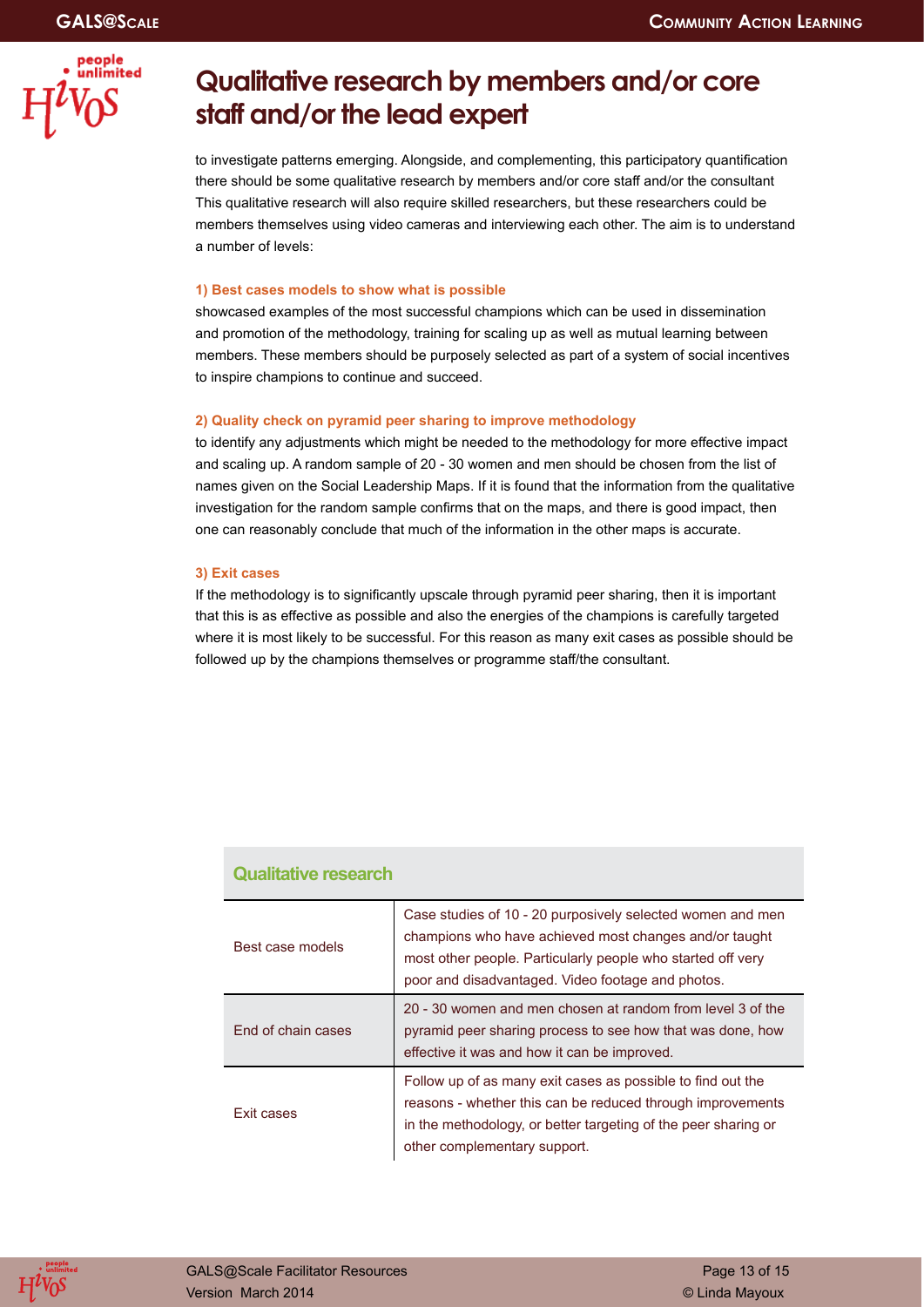





*Advanced diagrams from the participatory monitoring system in Bukonzo Joint showing quantitative information collected and aggregated by members themselves on coffee quality, women's land ownership and division of labour for thousands of members.*



GALS@Scale Facilitator Resources and Contract Contract Contract Contract Page 14 of 15 Version March 2014 © Linda Mayoux